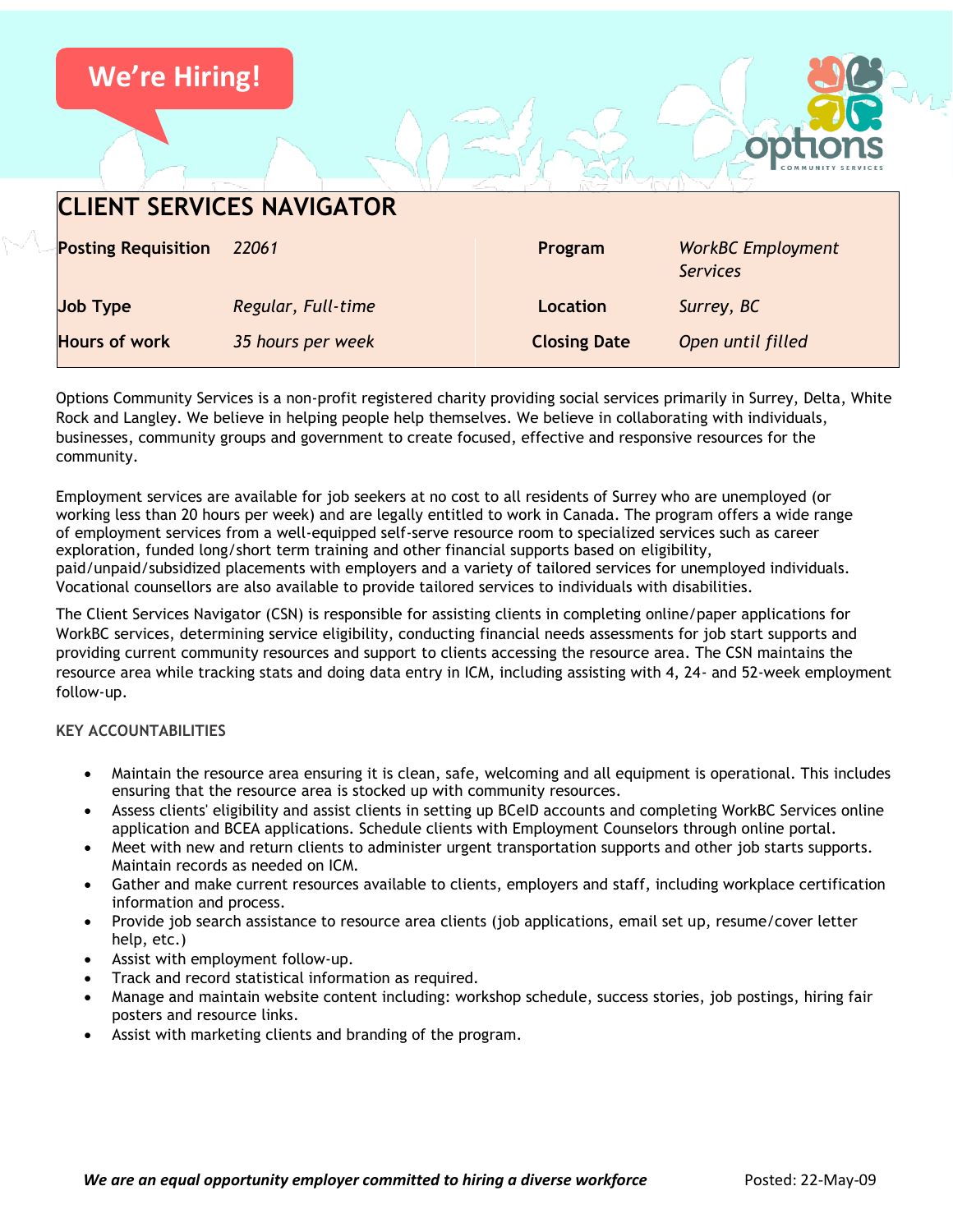# **We're Hiring!**

### **QUALIFICATIONS**

# **Education, Training, and Experience:**

• Completion of Grade 12 and a post-secondary certificate / diploma in Career Development Practitioner (CDP) or Office Administration

OR

- Completion of Grade 12 and demonstrated experience in:
	- $\circ$  Providing customer service and resolving issues both in person and in a virtual service delivery environment.
	- $\circ$  Working with individuals with complex barriers and a broad range of cultural backgrounds.
	- $\circ$  Conducting and interpreting preliminary client needs assessment; and motivating and supporting client in reaching job sustainment.
	- $\circ$  Competent assessment skills utilizing a comprehensive model, appropriate to the client's needs.
- Proficiency in Microsoft Office; strong ability to learn new computer software, including ICM.
- Crises line experience is considered an asset.
- Preference may be given to candidates with a second language (Pushto, Dari, Farsi etc.)

### **Knowledge:**

• Excellent knowledge of Labour Market trends, employment and non-employment related services in the community.

### **Skills and Abilities:**

- Alert to needs of a performance-based model
- Ability to identify sensitive issues and maintain confidentiality
- Flexible and committed to contributing to a team 'can do', 'will do' attitude
- Competent in relating to a diverse clientele and sincere appreciation for a multi-cultural environment
- Must be sensitive to and respectful of cultural and lifestyle diversity
- Exceptional communication and listening skills to ensure clients feel respected, heard and supported
- Strong interpersonal skills and confidence in dealing with difficult clients
- Ability to organize and carry out duties with independence and professionalism
- Organized and comfortable working in a multi-tasked, fast-paced environment
- Strong computer skills; Highly experienced in MS Office and navigating the Internet
- Excellent knowledge of using and trouble-shooting a variety of office equipment
- Knowledge of LM trends, job search related resources and other community resources
- Ability to organize and carry out duties of the position with independence and professionalism

# **SPECIAL REQUIREMENTS**

- Successful candidates will be required to provide a current and satisfactory Criminal Reference Check / Vulnerable Sector search preceding their start date.
- Applicants may be required to provide proof of Covid -19 vaccination.

*\*An eligibility list may be maintained for up to six months. Eligible applicants may be offered a casual position.*